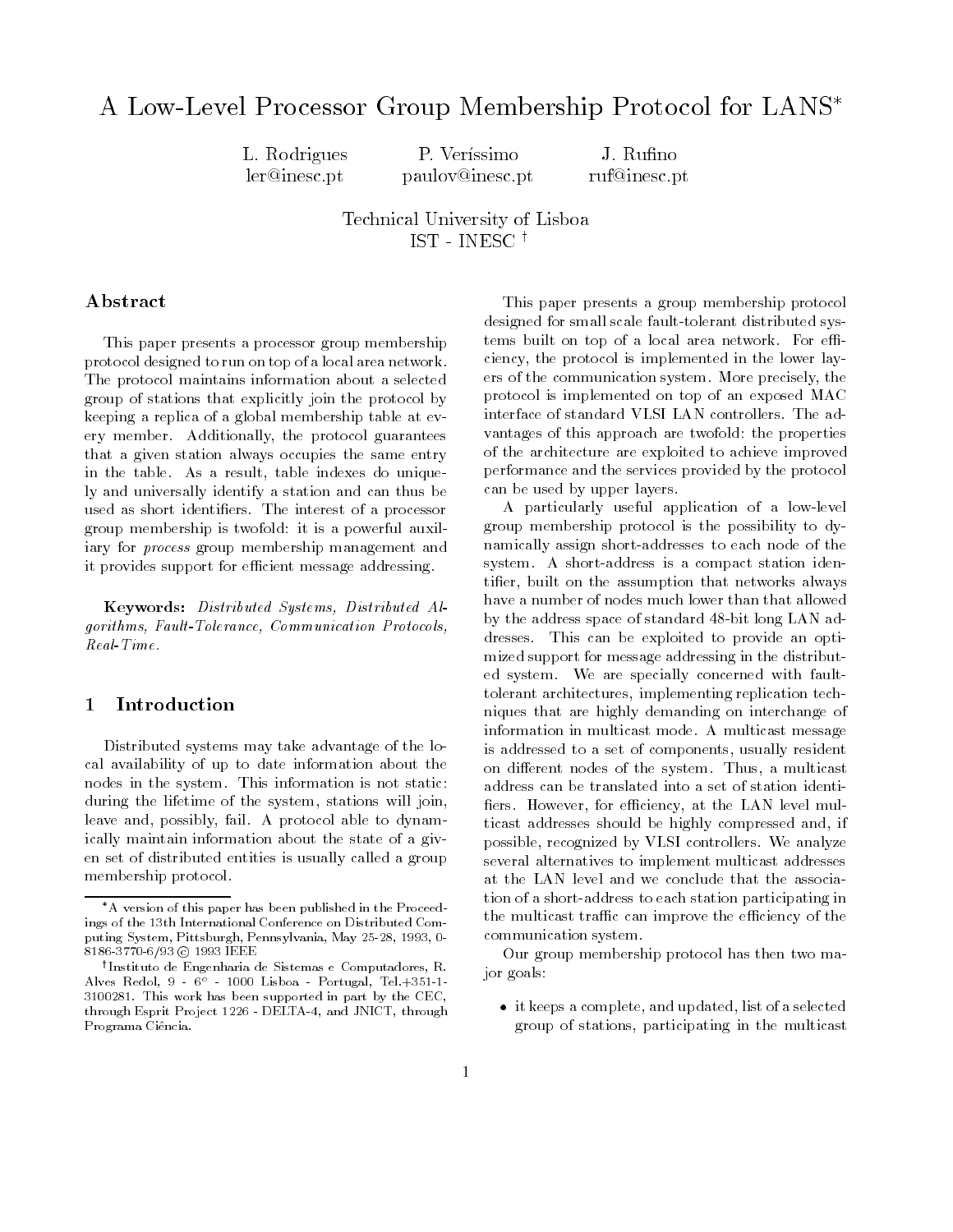traffic (target systems typically include up to 64 nodes). This group is called the **Multicast Group** of Stations or simply MGS. The MGS protocol assures that the membership view is updated consistently in the presence of joins, leaves and failures. Changes in MGS membership are indicated to the protocol users.

 it implements a mapping function that translates unique node identiers into short-addresses. To enable run-time reconfiguration, the mapping is not statically pre-defined and new stations are able to, at any time, obtain a short-address. This mapping is universal and stable, i.e., in all stations, the same short-address corresponds to the same station and that correspondence remains unchanged during the lifetime of the system1 .

The paper is organized as follows. Section 2 introduces our design goals. In Section 3 we describe the MGS group membership protocol. Some case studies and numerical results appear in Section 4. Comparison with related work appears in section 5 and final concluding remarks are provided in section 6.

# 2 Design Goals

# 2.1 Target architecture

Our work was developed in the scope of the DELTA-4 [8] architecture. The DELTA-4 architecture aims at providing a solution to problems requiring varying degrees of distribution, fault-tolerance and real-time [1]. It does so by resorting to techniques based on "macroscopic" replication of components (processes, files, objects, ...) and its distribution over a network. These services are implemented using a versatile multi-primitive reliable multicast service, the  $xAMP$  [10], designed to support distributed applications with different dependability, functionality, and performance requirements. A major feature of  $x$ AMp is that all communication primitives offer  $m\ell$ ticast addressing.

Multicast communication is extensively used in DELTA-4. Thus, the efficiency of multicast addressing is of major signicance for the overall performance of the architecture. The MGS group membership protocol was designed to efficiently support  $xAMp$ 's addressing scheme. In the communication stack, the

MGS is integrated in the network infrastructure, immediately on top of the MAC interface of the local area network, running in parallel with the  $xAMp$  layer.

# 2.2 Efficient Multicast Addressing

Existing LAN VLSI controllers usually provide hardware support for the use of multicast addresses. However, the number of addresses that can be processed by the VLSI is usually small and far less than what is normally required in group-oriented systems. Additionally, these multicast addresses must be con figured in all concerned stations before any multicast transmission may take place. In many applications the selection of the destination nodes is highly dynamic and can only be made at send-time.

A common solution to overcome these hardware limitations is to manipulate multicast addresses exclusively by software, using a single multicast (or, more often, broadcast) address of the LAN controller chipset to physically disseminate the messages. In this approach, a multicast address is usually represented by a list of node identiers exchanged as a message field. However, such a representation does not allow an efficient manipulation. For instance, to check if a given identier belongs to the multicast address the list must be parsed and each entry read until a match is found. Moreover, in a local area network, a node identifier can be up to 48 bits, increasing comparison times and the multicast address field size.

Another solution is to map each node identifier into a *short-address*. Let the unique node identification be represented as uncertainty in the short identical value of  $\omega$  and the short identical value of  $\omega$ integer in the range  $[1 \ldots$  MaxStations  $]$ , such that  $\mathcal{L}_{\mathcal{L}}$  . If such a mapping is possible, a multiple, a multiple, and additional model of  $\mathcal{L}_{\mathcal{L}}$ dress can be represented as a fixed-size array of bits, where the  $s_i^{\ldots}$  bit is asserted when station  $u_i$  is addressed and negated otherwise. This representation is very compact and allows the operations on multicast addresses to be implemented as binary logical and/or operations. This represents a signicant performance improvement and when the maximum number of multicast stations is small, it allows the recognition of selective addresses to be implemented in hardware, by the chipset of the underlying network2 .

# 2.3 Protocol service

Our group membership protocol provides the mapping function referred above by maintaining a ta-

<sup>&</sup>lt;sup>1</sup> The user can always explicitly request to unmap a given

 ${}^{2}$ For instance, the MC68824[12] token-bus controller has a group address mask which can be set to inter messages in func-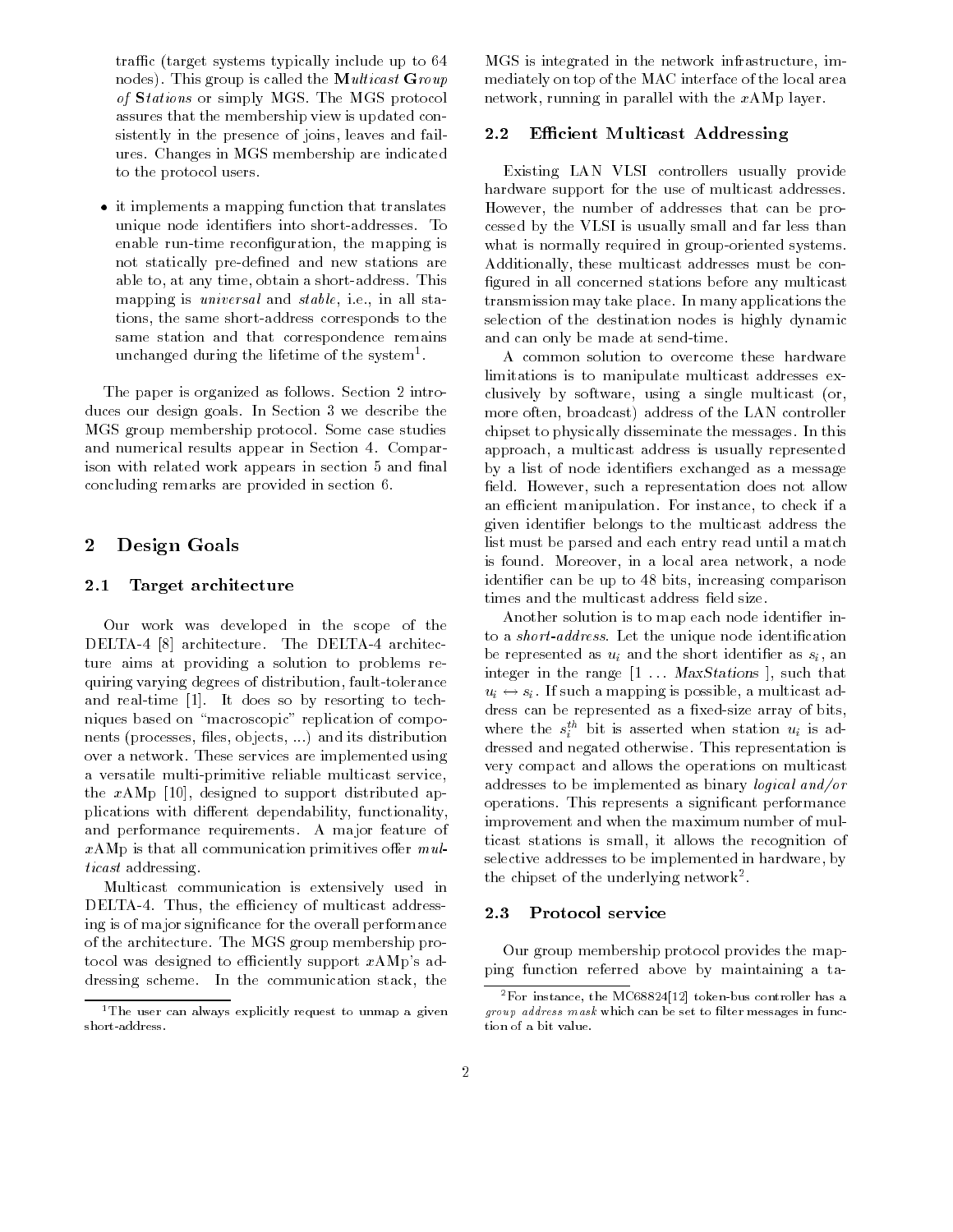ble with information about all stations participating in the multicast traffic. For efficiency and faulttolerance, the table is replicated at every group member. The table includes an array of state entries, each entry storing information about a given member of the group: an entry contains, at least, the node unique identifier and a boolean stating if the node is alive. Additionally, the entry may store user related data. The short-address associated with each MGS member is stored implicitly: it corresponds to the index of the associated entry in the table.

A station may be connected to the network without participating in the group membership protocol. In order to join the MGS group it must execute a MgsJoin operation. The join operation requires exchange of messages with the other MGS members to acquire the state table, insert itself and obtain a shortaddress. Upon an insertion in the MGS, a station is informed of any change in the MGS membership by an MgsChange indication. A station may leave the MGS by executing an MgsLeave operation. The MGS membership is checked at every execution of a Join or Leave or when a specific  $MgsCheck$  operation is explicitly invoked. The MgsCheck can be called periodically or upon the detection of an event that raises suspicion about the failure of a MGS member.

When a station joins the MGS, it acquires a shortaddress which will remain associated to that station. Even if the station fails or leaves the MGS group, the short-address remains assigned to the station address so that the remaining stations can refer to it by the associated short-address. If the station recovers and executes a new join, it obtains its old short address. A dedicated operation, MgsDelete is used to remove a station from the MGS table and to release the associated short-address. Since there is a local copy of the MGS table available at every station, translation between unique identiers and short-address is a purely local operation.

# 3 The MGS Protocol

# 3.1 Assumptions

The MGS was designed as a low-level membership protocol running on top of local area networks. Thus, it exploits the architecture and technology attributes of LANs that can be used to achieve improved performance and dependability. The MGS benefits of this low-level approach without compromising openness by defining an *abstract network interface* with the properties presented in table 1. The interface, discussed in detail in [13], abstracts the useful communication properties that are common to most existing LANs ensuring MGS portability.

Protocol design assumes that communication components have a fail-silent behavior. That is, a processor fails by stopping producing outputs but never produces an erroneous output. Tests performed in the DELTA-4 project have shown that coverage of this assumption for off-the-shelf hardware is largely acceptable for applications requiring up to a moderate level of fault-tolerance. When high coverage is required, the use of self-checking components must substantiate this assumption. In addition to processor faults, the communication medium may have omission faults as described in property Pn3.

The DELTA-4 communication infrastructure was designed in order to meet high expectancies with regard to fault-tolerance and real-time. The highly reliable and timely environment yielded by a single LAN used in a closed fashion had also to do with the LANbased approach taken. We carefully devised a dependability model and established its correctness in [13], for such an environment. The MGS protocol, although clock-less (it is not based on synchronized clocks), is synchronous, in the sense that known and bounded execution times are enforced, using the techniques described in [14]. Here we briefly enumerate the major requirements to achieve synchronism of a clock-less protocol: upper bounds on message delivery delays (Pn6), in the presence of overload and faults; performance specication on the hardware/software in order for processing times to be bounded and known; structure the protocol in a predictably bounded number of clearly delimited phases; structure each phase as a bounded series of timed-out transmissions-with-reply, having thus with a known duration bound.

# 3.2 A reliable communication primitive

The abstract network service, upon which MGS relies, offers an *unreliable multicast* service, presenting a set of properties which are most useful to implement reliable multicast primitives. In absence of faults, the *broadcast* (Pn1) and full *duplex* (Pn2) properties provide message delivered to any processor connected to the network. However, although errors can be considered rare in LANs, the occasional loss of messages  $-$  or omissions  $-$  cannot be prevented. Thus, the membership protocol must be able to recover from such errors. In the MGS, omission errors are detected and recovered using a transmission-with-response procedure: it uses acknowledgments to confirm the reception of the message and detects omission errors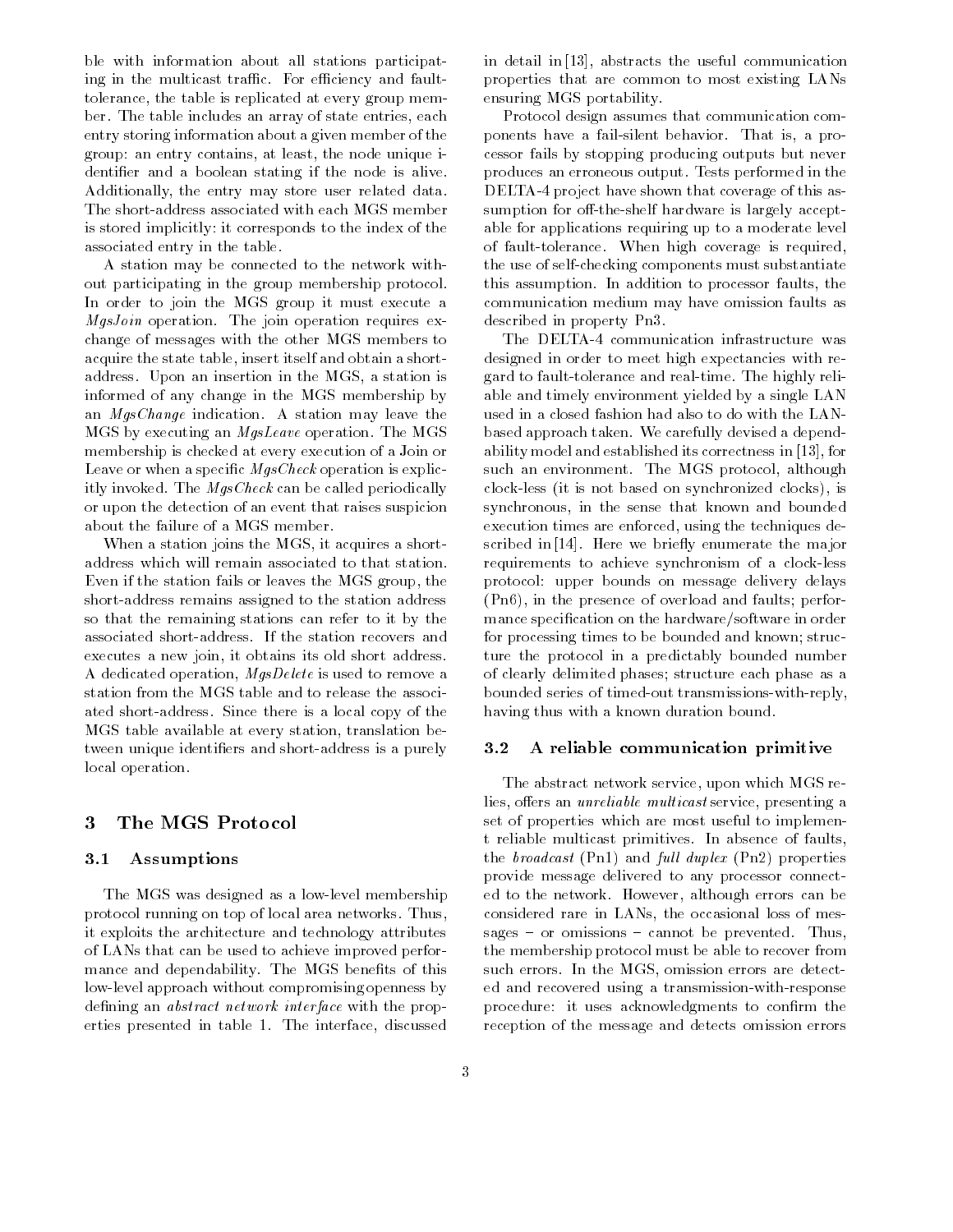Table 1: Summary of Network Properties.

- Pn1 Broadcast: Destinations receiving an uncorrupted frame transmission, receive the same frame.
- Pn2 Error detection: Destinations detect any corruption by the network in a locally received frame.
- Pn3 Bounded omission degree : The number of network omission faults  $(k)$  is bounded.
- $\bullet$  Pn4 Full duplex : On request, frame indication can be provided at the sender.
- Pn5 Network order : Any two frames indicated in two different destination access points, are indicated in the same order.
- Pn6 Bounded transmission delay : Network delays are bounded.

based on the bounded omission degree property of the abstract network=.\_\_

The  $tr-w-tesp$  procedure is depicted in figure 1. It consists of a loop, where the data message is sent over the network and responses are awaited for. The procedure waits during a pre-defined time interval for the responses, which are inserted in a response bag, and exits when the desired number of responses is collected. Note that assuming bounded execution and transmission delays (Pn6) a response from all correct processors must be received within a bounded time unless there are network omissions (Pn3). If some responses are missing, the response bag is re-initialized and the message re-transmitted. The main loop finishes when all the intended responses are received or when a pre-defined retry value is reached. Since the number of retries is bounded, there is a well-known worst-case execution time for the complete execution of the tr-w-resp procedure by a correct processor (see Sec. 4 for more details).

To preserve network order, the procedure retransmits the message until it is acknowledged by all recipients in a same transmission. Note that by abstract network property Pn4, the sender also receives its own frames. When order is not required, the procedure can be optimized by keeping responses in the bag from one re-transmission to the other (response messages are inserted only once in the response bag) . For some omission patterns, this would allow the bag to be filled faster. To activate this mode, the flag "ord" must be set to false. Finally, the boolean variable " $first"$  can

- 01 //  $\langle m \rangle$  is a message to be sent.  $\mathcal{D}_{m}$  is the set of recipients.
- 02  $\frac{1}{2}$  "ord" is a boolean specifying if network order is relevant.
- $03$  // "first" allows the first transmission to be skipped. 04 //  $\mathcal{M}_r$  is a bag of responses.
- 05 // a response is expected from each  $p \in \mathcal{P}_r$
- 06 // (usually  $\mathcal{P}_r = \mathcal{D}_{(m)}$ ).
- $07$
- 08 retries := 0;
- 09 do // while
- $10$ if (retries =  $0 \vee \text{ord}$ ) then  $\mathcal{P}_w := \mathcal{P}_r$ ;  $\mathcal{M}_r := 0$ ; fi
- 11 if (retries  $> 0 \vee first$ ) then send  $\langle m \rangle$ ; fi
- -12  $retries := retries + 1; timeout := 0; start a timer;$
- $15$  while (Pw  $\tau$  is the set of  $\alpha$
- 14 when message  $\langle r_m \rangle$  received from  $p \wedge p \in \mathcal{P}_w$  do
- 15 15 add  $\{T_m\}$  to  $\mathcal{W}[\tau]$ ; remove p from  $F_w$ ; od
- 16 when timer expires do
- $17$  $timeout := 1; \text{od}$

```
18 od
```

```
19 while (retries \langle MAX \wedge \mathcal{P}_w \neq \emptyset \rangle
```
be set to false to prevent the message from being sent over the network on the first cycle of the procedure. This parameter is useful to allow other processors to collect responses  $-$  and execute the procedure  $-$  on behalf of the sender without re-transmitting the message. The protocol description will give examples of how "first" and "ord" parameters can be used.

Several transmissions with response can be executing simultaneously, on the same or different machines. we assume that messages can be uniquely identified to Different re-transmissions of the same message can also be distinguished. It is thus possible to relate any response with the appropriate  $tr-w-resp$  instantiation (also called an emitter-machine). To make a protocol tolerant to sender crashes, several emitter-machines may be activated concurrently, at recipient sites, for a same message transmission (in this case, responses must be also broadcasted). The next section shows how these features are used by the MGS.

The Multicast Group of Stations protocol maintains, at every member node, a replica of a global MGS state table where the relevant information about group membership is stored. The protocol keeps all copies of the state table consistent by ensuring every update is an atomic operation. This is achieved by a distributed lock mechanism: a node must acquire the lock before making any change to the state table. The protocol

<sup>&</sup>lt;sup>3</sup>The detailed technique, as well as its advantages over other approaches such as diffusion based masking is discussed in detail in [14].

<sup>4</sup> It is a modied version of the procedure given in [13].

<sup>&</sup>lt;sup>5</sup>The unique message identification is disseminated with the message within an MGS protocol header common to all protocol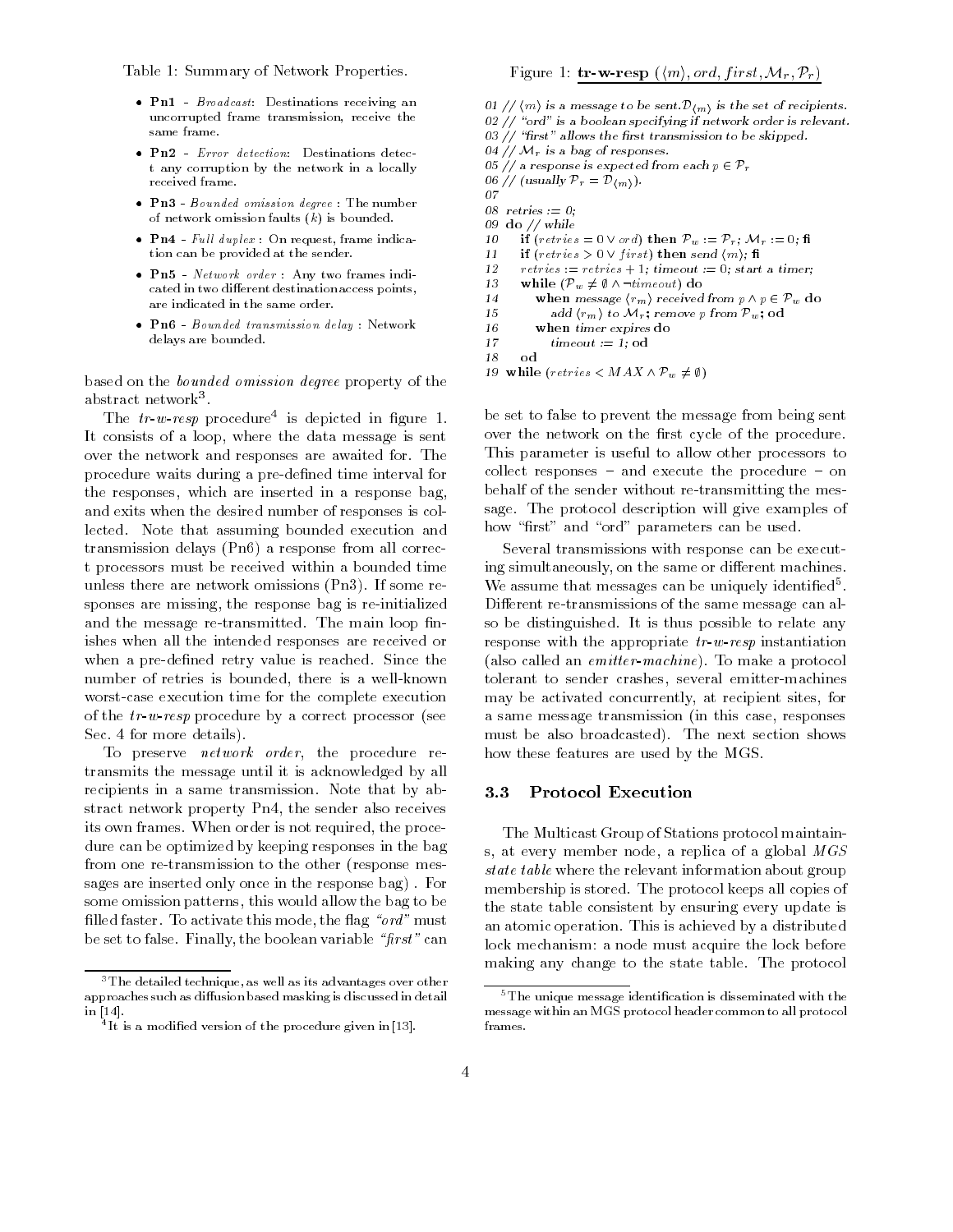assures that, at any given instant, only one node can hold the lock and that only the lock holder is able to change the MGS state.

The protocol is fully decentralized, that is, there is no special node in charge of performing operations on the MGS state table. Instead, any node can try to perform an update at any instant. This has several advantages: the same protocol is used at the initialization, during normal functioning and for failure recovery; upon detection of a failure, any node can immediately execute the reconfiguration of the MGS membership; upon any change, the new MGS state is quickly disseminated to all correct members, despite the occurrence of failures. Different versions of the MGS state table are timestamped with a unique version number.

For clarity, the protocol description is split into three cooperating activities: Guardian, Changer and Accepter. Each of these activities has a different goal:

- Guardian activities are responsible for reading and updating of the local copies of the MGS state table. There is a Guardian running at every MGS member.
- Changer activities perform the computation of the global MGS state table by exchanging information with all active Guardians. A Changer is only activated when a Join, Leave, Delete or Check operation needs to be executed. Several Changers, in different nodes, may compete to obtain the state lock, although only one can hold the lock at a given instant. In a single node only one Changer can be active at a given moment.
- Accepters assure proper protocol termination in case of failure of a Changer. Accepters are created whenever a local copy of the MGS table is updated. Several Accepters can be active at the same time in the same and/or in different nodes.

The sequences of actions performed by each activity are sketched in figure 2 and illustrated in figure 3. The protocol description already includes some optimizations described in the following section. For clarity, in the figures, the changers are drawn separately from the guardians. The reader should remember that there is always a local guardian residing in the same node of the active changer. Note also that local shared variables are not protected with mutual exclusion mechanisms since all activities can be easily executed by the same task/process (we can neglect the processing overhead compared to the delays associated to message transit). The following paragraphs give an informal description of the interaction between these different entities. Some sequences are described in  $i$ talic. These correspond to optimizations that are not mandatory for understanding the basic protocol; the reader may wish to skip them until next section.

1. The Changer starts the protocol by sending a  $\langle GetState \rangle$  message to the Guardians of all MGS members. With this message, the Changer requests the Guardians to provide him with the most recent value of the MGS state table and, implicitly, it tries to acquire the lock of the table. It then waits a response from every MGS member.

2. The Guardians, upon reception of the  $\langle GetState \rangle$ message, send a response message,  $\langle MyState\rangle$ , containing the value of the local copy of the table,  $T_{mgs}$ . A boolean lock is set to avoid further changes until a new state table is disseminated by the Changer that just acquired the lock. For that purpose, the identification of the lock holder is also stored. Meanwhile, if a  $\langle GetState \rangle$  message is received from a different Changer, a negative acknowledgment,  $\langle ChState\rangle$  is returned. The current changer must disseminate a new MGS state (and implicitly release the lock) within bounded time. A timer, the *lockTimer*, is started to check the activity of the current changer .

Since the underlying abstract network is unreliable, it is possible for a single  $\langle\text{GetState}\rangle$  message to lock just a subset of the Guardians. Thus, two competing Changers can mutually refrain each other of acquiring the lock. This scenario, called a contention, is discussed in detail in sec. 3.4.

3. The Changer collects all acknowledgments.

- If a negative acknowledgment,  $\langle ChState \rangle$ , is received from every member, this means that the lock is currently held by another Changer. The local changer waits for the termination of the lock holder to resume activity from step 1. If the active changer fails, the local changer will also resume activity after a pre-defined delay.
- If all responses are of  $\langle MyState, T \rangle$  type but some responses are missing the  $\langle GetState \rangle$  is retransmitted. The Changer always expects an acknowledgment from every member marked active in the MGS state table. A joining member initializes the set of expected acknowledgments when it receives the first  $\langle MyState, T \rangle$  message.
- If both  $\langle$ ChState $\rangle$  and  $\langle$ MyState, T $\rangle$  messages are received this indicates a contention scenario. The

<sup>&</sup>lt;sup>6</sup>The value of the *lockTimer* is a function of the worst-case execution time of the tr-w-resp procedure.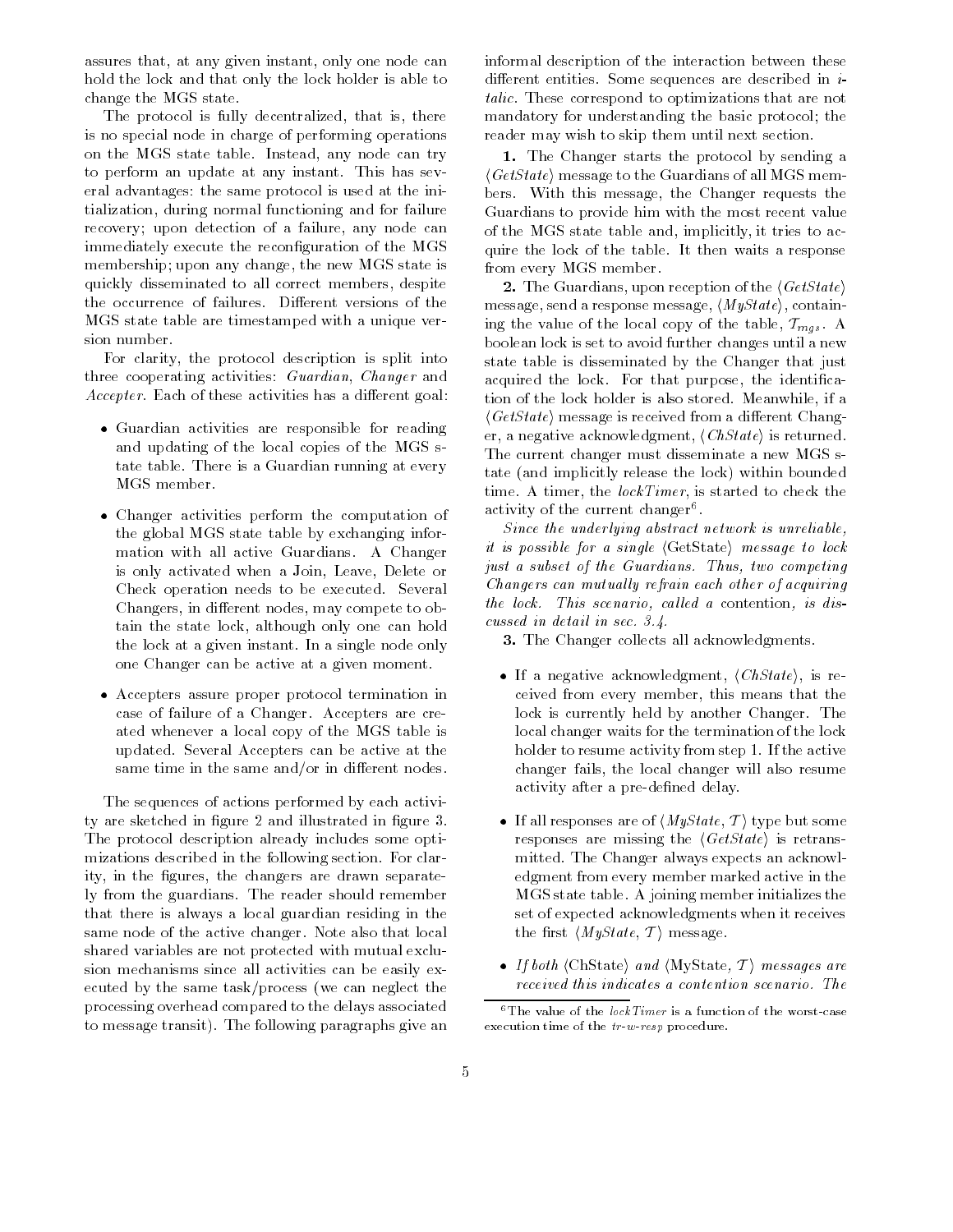

Figure 3: Execution with omissions.

locking level is incremented and  $\langle GetState \rangle$  is retransmitted. Note that the parameter "ord" of the  $\emph{``tr-w-resp''}$  procedure is activated. This means that a complete new set of responses is expected after each retransmission.

• If all responses are of  $\langle MyState, T \rangle$  type and no responses are missing, the Changer copies the state returned by the Guardians to a temporary variable. The temporary variable is changed accordingly to the operation being executed: new members can be added, marked as failed or entries can be deleted. The temporary state version number is incremented and the state is disseminated in a  $\langle NewState, T \rangle$  message. This message propagates a new MGS state table and, implicitly, releases the table lock. The Changer then waits for a confirmation of reception from every Guardian.

If the state information returned by several  $\langle \text{MyState}, T \rangle$  responses differ, this indicates an unstable state. The  $\langle GetState \rangle$  message is retransmitted until the state stabilizes.

4. When the Guardian receives the  $\langle NewState, T \rangle$ message it updates the local copy of the MGS state table and releases the lock. It immediately starts an Accepter to mask the possible failure of the changer. The Accepter will run the same steps as the Changer, from step 5. An acknowledgment  $\langle RcState \rangle$  is multicasted to the network. The flag  $c$ -end is set to indicate to the waiting local changer (if any) that the MGS state is again unlocked.

The accepter invokes the procedure " $tr\text{-}with\text{-}resp$ " with the parameter "first" inactive. This means that the accepter collects the acknowledgments and only retransmits the new state if some of them are missing.

5. The Changer (and the Accepters) collect  $\langle$  RcState) frames. If some acknowledgments are missing the Changer (and the Accepters) retransmit the  $\langle NewState, T \rangle$  until an acknowledgment is received from every multicast station in the network. The bounded omission degree property assures that the  $\langle NewState, T \rangle$  will be received by all correct processors in an finite time interval.

The  $\langle$ NewState, T $\rangle$  is disseminated with the "ord" parameter of the " $tr-w-resp$ " procedure inactive. Thus, a positive acknow ledgment must be received, at least once, from each guardian.

# 3.4 Optimizations

In the protocol described above, operations on the MGS state table are serialized by the locking mechanism. This scheme presented a poor performance when many nodes tried to change the MGS state table simultaneously. During system startup this disadvantage was evident: there all processors try to execute a Join operation at approximately the same time. To overcome this limitation we have enhanced our protocol with a mechanism that allows cooperation between Changers, as described below:

A changer operation list is associated to each Changer. At activation time, the operation list only contains the operations to be performed by the local Changer. Whenever a Changer tries to acquire the state lock its operation list is disseminated in the  $\langle GetState, oplist \rangle$  message. Guardians, upon reception of a  $\langle GetState, oplist \rangle$ , read the operation list field (*o*plist) and add those operations to the operation list of the local Changer. Through this mechanism, active Changers exchange their operation list while trying to obtain the state lock. The winner of the lock is then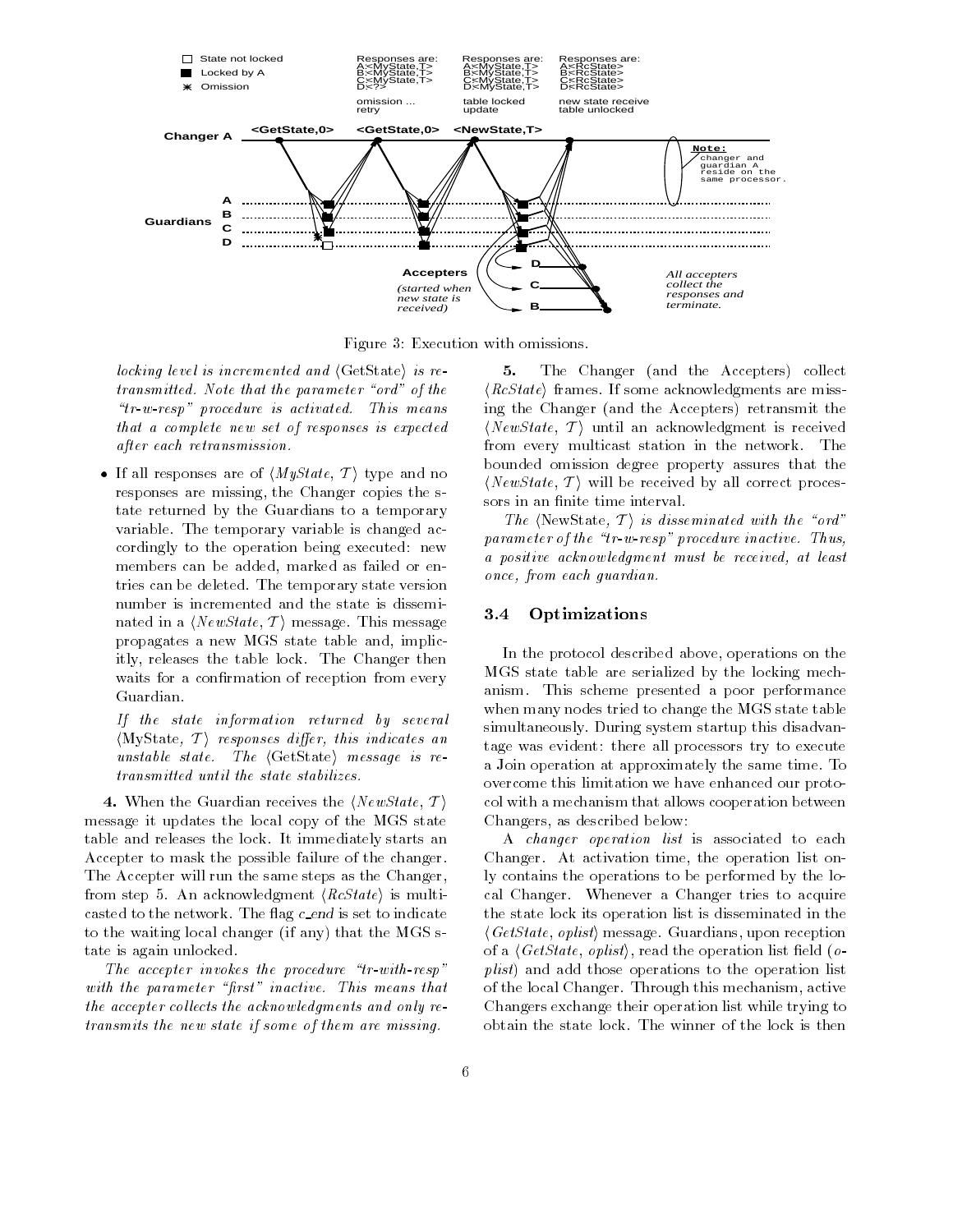# Figure 2: MGS Protocol

# shared variables

 $101$  c end  $//$  boolean flag, used when a active changer finishes 102 c opl // used to exchange information between changers  $103 U$  is a set with all the stations in the network

## guardian activity

 $201 //$   $T_{mgs}$  is the MGS table;  $202 // V(T)$  gives the table version number 203 // ulock is the identity of table lock 204 205 forever do 206 when  $\langle GetState, opl \rangle$  received from p do 207 c opl :=  $c$  opl + opl;  $\mathbb{R}^3$  if  $\mathbb{Z}^3$  if  $\mathbb{Z}^3$  if the sensor is not interesting to the sensor is not interesting to the sensor is not interesting to the sensor is not interesting to the sensor interesting of  $\mathbb{Z}^3$ . 200 else u $_{loc}$ k := p; 210 start lockTimer; send  $\langle MyState, T_{mgs} \rangle$ ; fi; od  $211$  which has however, the central point  $p = u_{\rm BCK}$  do  $\frac{1}{2}$   $\frac{1}{2}$   $\frac{1}{2}$   $\frac{1}{2}$   $\frac{1}{2}$   $\frac{1}{2}$   $\frac{1}{2}$   $\frac{1}{2}$   $\frac{1}{2}$   $\frac{1}{2}$   $\frac{1}{2}$   $\frac{1}{2}$   $\frac{1}{2}$   $\frac{1}{2}$   $\frac{1}{2}$   $\frac{1}{2}$   $\frac{1}{2}$   $\frac{1}{2}$   $\frac{1}{2}$   $\frac{1}{2}$   $\frac{1}{2}$   $\frac{1}{2}$  213 start Accepter for  $\langle NewState, t \rangle$ ;  $214$  c end :=true;  $u_{lock}$  := nii; stop lock Timer; od 215 when lockTimer expired do  $210$   $u_{lock} :=$  nil; start a Changer; od // lock holder failed

- $217$  when the model of received from p and p  $\eta$  when  $\alpha$
- $2.2$  if  $\frac{1}{2}$  if  $\frac{1}{2}$  if  $\frac{1}{2}$  if  $\frac{1}{2}$  if  $\frac{1}{2}$  if  $\frac{1}{2}$  if  $\frac{1}{2}$  if  $\frac{1}{2}$  if  $\frac{1}{2}$  if  $\frac{1}{2}$  if  $\frac{1}{2}$  if  $\frac{1}{2}$  if  $\frac{1}{2}$  if  $\frac{1}{2}$  if  $\frac{1}{2}$  if  $\frac{1}{2}$  if  $\frac{$
- 219 send  $\langle RcState \rangle$ ; od  $//$  delayed retransmission
- 220 od // forever

# changer activity

 $301 //$   $\mathcal{T}_{temp}$  is a temporary copy of the MGS state  $302$  //  $\text{Im}(\mathcal{T})$  gives the set of active members 303

304 when operation needs to be performed do

- 305  $// operation is join, leave, check or delete$
- $306$  c opl := operation; c end:=false;
- 307 // get state sequence (implicitly obtains the lock)
- 308 // locking levels not depicted
- 309  $tr-w\text{-}resp \ (\langle \text{ GetState}, \text{c\_opl} \rangle, 1, 1, \mathcal{M}_r, \mathcal{U});$
- $\mathcal{I}$  while  $\{V_{i,j}\subset V_{i,j+1},\ldots,V_{i,j} \}$  , the state is in the matrix of the matrix of the matrix of the matrix of the matrix of the matrix of the matrix of the matrix of the matrix of the matrix of the matrix of the ma
- $\mathcal{I}$   $\mathcal{I}$   $\mathcal{I}$   $\mathcal{I}$   $\mathcal{I}$   $\mathcal{I}$   $\mathcal{I}$   $\mathcal{I}$   $\mathcal{I}$   $\mathcal{I}$  while state is unstable
- 312 start retryTimer; // wait my turn
- 313 while  $(\neg$  retryTimer expired  $\land \neg c$  end);
- 314 if operation performed by other changer then
- $315$  return fi;
- 316 c\_end=false; stop retryTimer;
- 317 tr-w-resp ( $\langle$  GetState, c opl $\rangle$ , 1, 1,  $\mathcal{M}_r$ , U); // retry 318 od
- 
- 319 get Ttemp from responses; 320 changeState ( $\tau_{temp}$ , c\_opl);
- 321  $1/2$  propagate state sequence (implicitly releases the lock)
- 322  $tr-w\text{-}resp (\langle NewState, \mathcal{T}_{temp} \rangle, 0, 1, \mathcal{M}_r, \mathcal{T}_n(\mathcal{T}_{temp}))$ ;

323 if a failure is detected then the changer is re-activated;

324 od

### accepter activity

401 //  $\langle NewState, T_{acc} \rangle$  is the message to be disseminated 402

403 when accepter is activated do

404 tr-w-resp  $(NewState, T_{acc}), 0, 0, M_r, In(T_{acc})$ ;

405 if a failure is detected then the changer is activated;

able to perform all the operations collected during the first phase of the protocol execution. The Changers that loose the competition for the lock wait for the new state table to confirm whether their operations were already executed or not.

Another aspect where the need for optimization was stressed by practical experiments, was the mechanism to recover from *contentions*. A contention occurs when two competing Changers both refrain from acquiring the state lock. This scenario may happen in presence of network omissions: a Changer sends a first  $\langle GetState \rangle$  message that, due to omissions, is only received by a sub-set of the Guardians; another Changer also sends a  $\langle GetState \rangle$  message and locks the remaining Guardians; in this scenario none of the Changers acquires the lock.

Our first version of the protocol did not provide any special mechanism to provide a fast recovery from contentions. When a contention occurs, both Changers set their *retryTimers* (line 312 of figure 2) and Guardians remained locked until expiration of the  $lockTimer$  (line 215 of figure 2). Recovery was then depended of timers which needed to be configured with long worst case values. To overcome this limitation we have introduced a mechanism that was already used with success in the  $xAMp$  based on *locking levels*. Locking levels work as follows. When a Changer request the state lock by sending a  $\langle GetState \rangle$  message, it associates a numeric value to that request. This value is called the locking level. Guardians also store the locking level associated with the lock holder and are allowed to attribute the lock to a Changer other than the current lock holder if (and only if) they receive a  $\langle GetState \rangle$  request with a locking level higher than the current level. All Changers start with the lowest locking level and only increment the locking level when they are sure that a contention has occurred.

The algorithm becomes more clear with an example (see figure 4): a first Changer, A sends a  $\langle GetState \rangle$ message that, due to an omission, is not received by Guardian D. The lowest locking level, say 0, is associated with that request. Another Changer, B also sends a  $\langle GetState \rangle$  message - also using locking level  $0$  – and locks D. Changer A detects that some responses are missing and retransmits the  $\langle GetState \rangle$ message keeping its locking level at 0. Changer B receives  $\langle ChState\rangle$  from Guardians A, B and C and receives  $\langle MyState\rangle$  from D: this identifies a contention scenario. Thus, Changer  $B$  increments his locking level before retransmitting the  $\langle GetState \rangle$  message. If there are no omissions during the dissemination of  $B$ 's message, B wins the lock; otherwise the locking lev-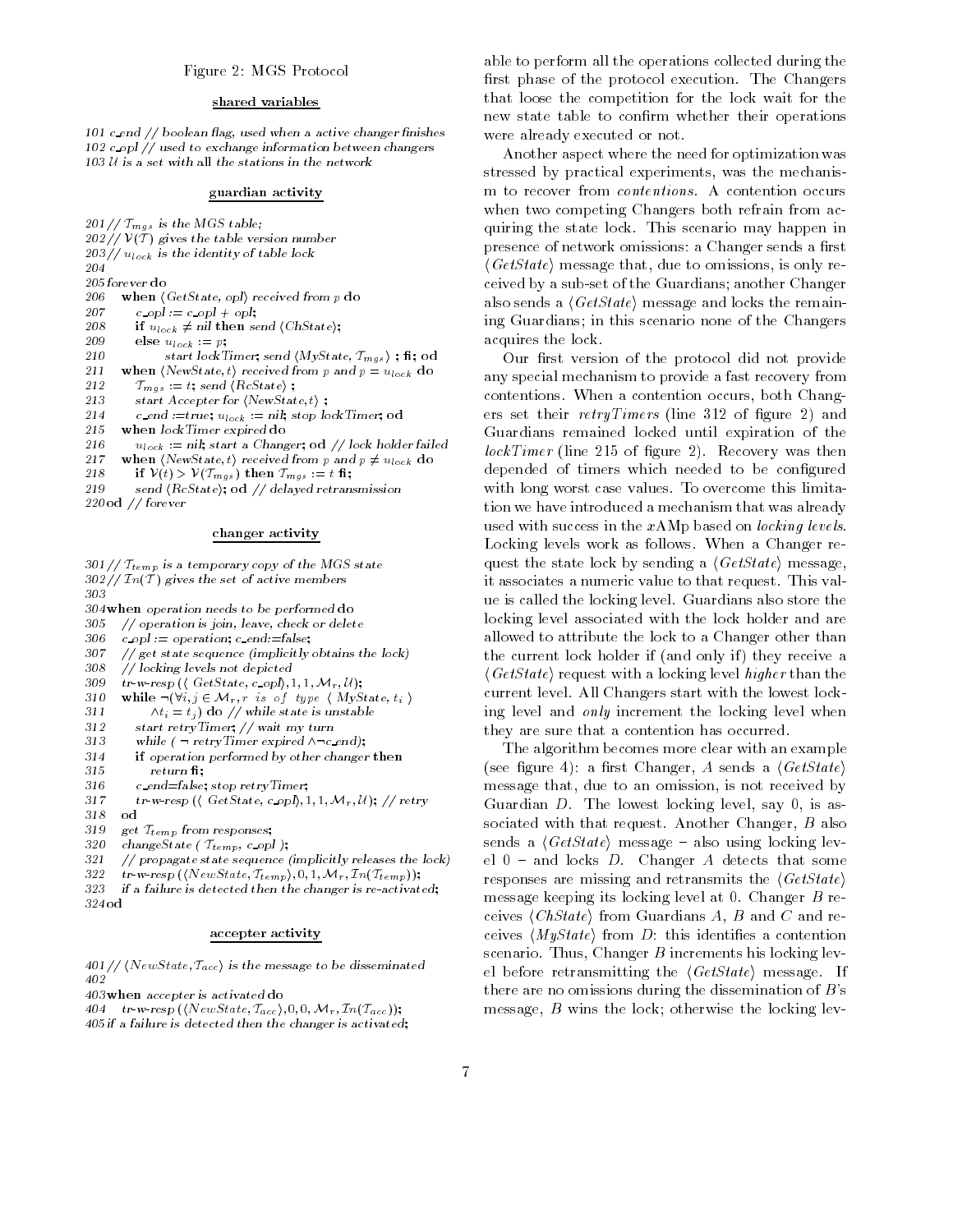

Figure 4: Competitive changers.

el is incremented again (note that as a result of its first retransmission, changer  $A$  also detects the contention). The bounded omission degree property assures the convergence of the protocol. The figure also illustrates the cooperation between changers: B's local guardian picks the operation list associated with the  $\langle GetState \rangle$  message received from changer A and gives it to changer B before a new state is generated; when the guardian at processor A receives the new state informs the local changer (which then checks if all operations were performed).

Contention can also occur during the release of the lock. This scenario occurs in presence of omissions during the dissemination of the  $\langle NewState \rangle$  message or when the lock holder fails. In order to assure proper termination of state propagation the lock winner must always wait for the stability of the MGS state. In order words, the lock winner must retransmit the  $\langle GetState \rangle$ message until the same state table is returned by all positive acknowledgments.

# 3.5 Handling of failed stations

Failures of a group member are only detected when a Changer is activated to perform an MGS operation. A special MgsCheck operation is provided to activate a Changer only for membership verication purposes. If the Changer itself fails, the protocol also assures that all copies of the state table are left in a consistent

state.

The most simple case of failure detection occurs during the execution of the  $\text{``}tr\text{-}w\text{-}resp\text{''}$  procedure. If the absence of an acknowledgment from a member persists after the network omission degree has been masked, then the failure of that member is assumed. If the failure is detected by a changer before the propagation of the new state, this information will be disseminated with the new table. Otherwise, if detected by a Changer or by an Accepter during the propagate sequence, the changer must be activated again.

A slightly more elaborated scenario occurs when a Changer fails. Here recovery depends of the Changer state in the failure instant. When the Changer holds the state lock and fails before propagating the new state, the failure is detected by the Guardians activities when the *lockTimer* expires. When the Changer fails during the dissemination of the  $\langle NewState \rangle$  message, the protocol termination is assured by Accepter activities. In the latter case, the failure of the node will be detected by the Accepter during the execution of the  $\textit{``tr-w-resp''}$  procedure.

MGS does not have any intrinsic mechanism to detect the failure of a member when all changers are idle. This option was excluded during the design phase based on the observation that many target systems already incorporate some form of "i'm alive" mechanism (as token-rotation on token based LANs). When this is the case, including such a mechanism in the MGS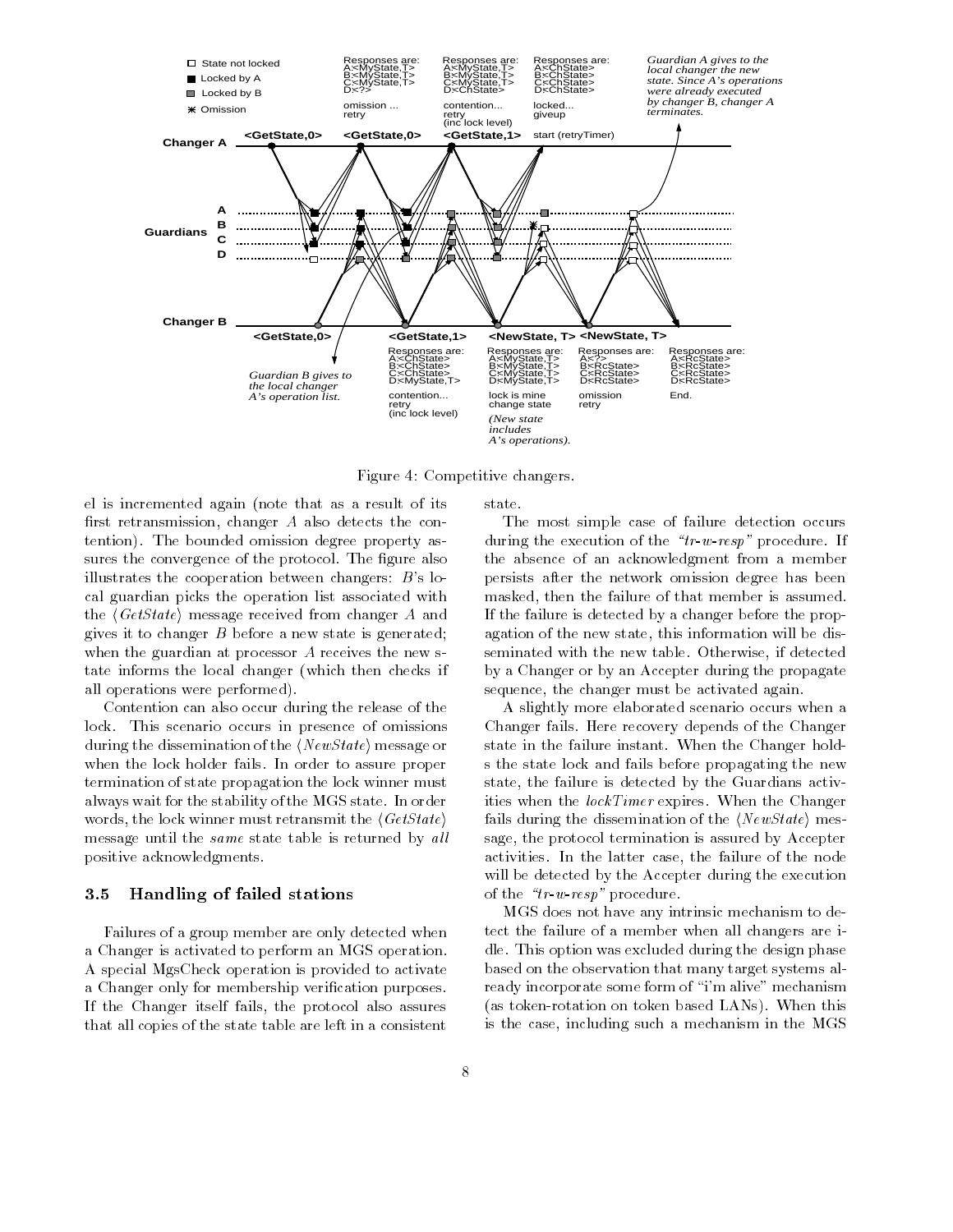

Figure 5: Performance.

would be redundant. However, the MGS does provide the MgsCheck primitive that allows the membership to be checked when there is a suspicion of failure. An example of such a use, is the token-ring based DELTA-4 system: status information concerning the detection of token losses is provided by the token-ring chipset, allowing an MgsCheck investigation action to be triggered. When the target architecture does not provide any support for failure detection, MgsCheck can then be periodically invoked. Any of the alternatives ensures bounded-time failure detection mandatory for real-time operation.

# 4 Performance

The performance of MGS depends upon the number of nodes involved, the number and type of faults and the number of active changers. The results presented here were obtained using a version implementing the optimizations of sec. 3.4.

Naturally, best-case occurs when only one changer is active and no faults occur. Here, the protocol requires the complete  $\mathcal{L} = \{1, \ldots, n\}$  messages. Let  $\mathcal{L} = \{n\}$ be the time required to execute a  $\text{``}tr-w\text{-}resp\text{''}$  series, where *n* is the number of nodes involved, and let  $T_d$ be the transit delay for a single message. The best case termination time, defined as the time to execute a MGS operation, is given by Tagacher and the United States and International States and International States al changers are competing for the lock, and again in absence of faults, termination can be delayed by the duration of the propagate state sequence. This means that the worst-case termination time in absence of failures is given by Ttwin (n)  $-2$ 

When  $f$   $(f < k)$  omission failures occur, "tr-wresp" series can generate up to  $(f+1)(1+n)$  messages. The MGS involves then the exchange of  $(f+2)(1+n)$ messages and exhibits a worst case termination time of (f i i i i distribution faults on the community of  $\mathcal{L}$ 

Worst case values are obtained in the presence of crash faults. Worst results for the number of messages exchanged are obtained when stations other than the Changer fail. The Changer needs to execute  $\text{``}tr\text{-}w\text{-}$ resp" up to the network omission degree, which is  $k+1$ . Thus, there is a  $(k + 1)(n + 1)$  message overhead per failure. Worst case for termination times occurs when a Changer fails immediately after acquiring the state lock. Loosers only try to obtain the lock again when the retryTimer expires. There is an extra delay equal to the value of this timer per Changer failure. The worst case termination time is then strongly dependent on timer configuration.

Numerical results strongly depend on the actual architecture used to support the MGS implementation. We have made our measurements on a cluster of SUN Sparc-Stations with MGS implemented as an Unix7 device driver. The execution time of an MGS operation, as a function of the membership size, is presented in figure 5. It ranges from 7.3 ms with 2 stations to 20.3 ms with 13 stations, which roughly gives an increment of 1ms per extra member.

#### $\overline{5}$ 5 Related work

To our knowledge, there are not many examples of low level processor group membership protocols in the literature. A group membership that, as ours, keeps information about active nodes in the system is presented in [5]. However, it assumes tightly-synchronous behavior of the system and makes extremely restrictive fault assumptions: for instance, a scenario where a message sent is lost by two receivers but received by the remaining nodes is excluded from the fault hypothesis. This assumption is valid in the highly closed environment of MARS [6] but is clearly unacceptable in most of our target LAN based systems [15]. A set of group membership protocols for synchronous systems based on point-to-point networks is presented in [3]. This work is hardly comparable to ours since it assumes the availability of a clock-driven atomic broadcast primitive [2], thus obviating most of the problems MGS is concerned with. Furthermore, none of the two previous examples provide support for dynamic attribution of short-addresses to system nodes. The protocol in [7] eliminates in the assumptions the ordering problem we are concerned with. In this approach protocol synchrony is based on the 'cycles' of an underlying time domain multiplexing technique where the order in which processes access the network is static

<sup>7</sup>Unix is a trademark of USL.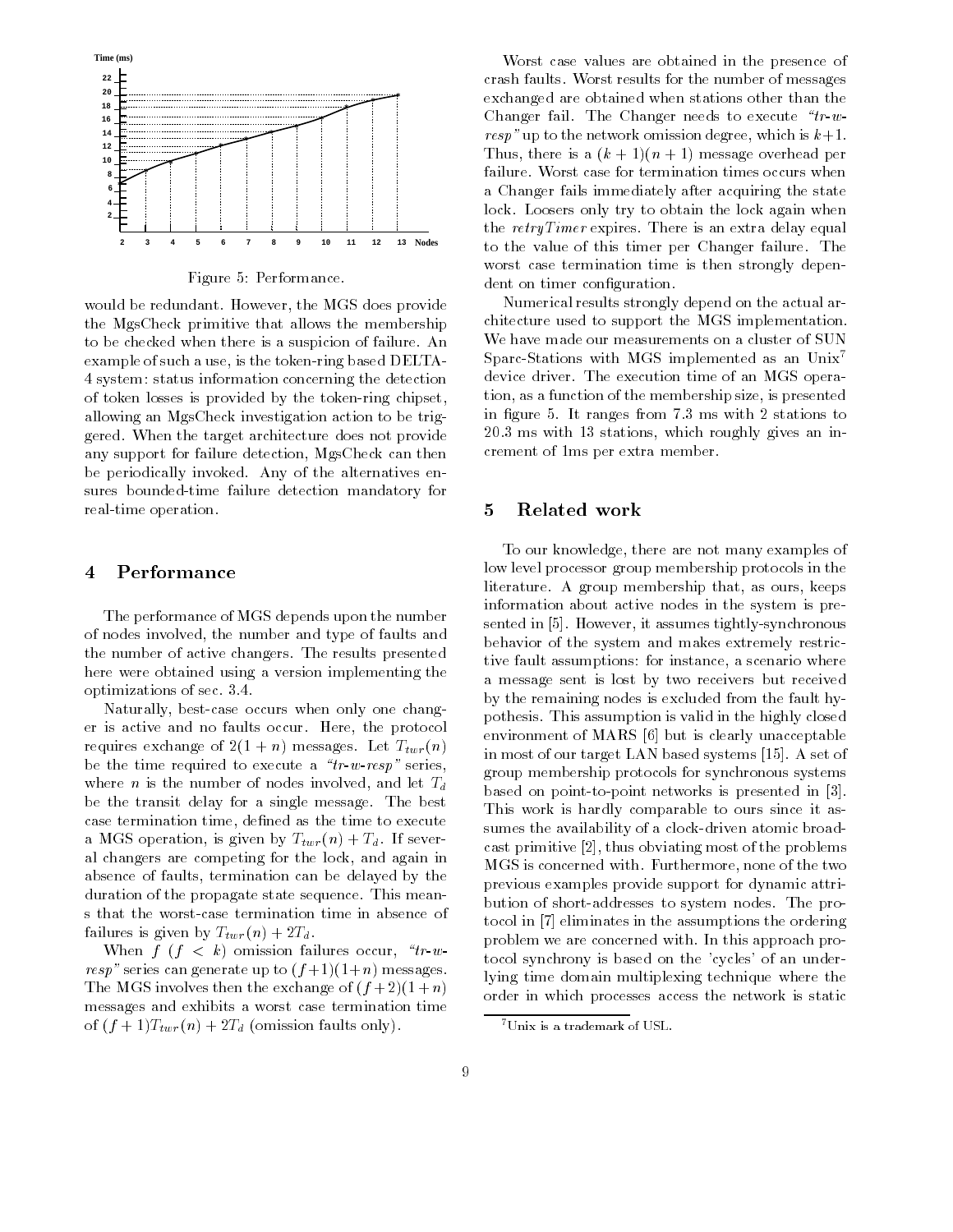and known in advance. Approaches like that of [4] are also not comparable to ours since they do not provide consistent views of membership changes. The protocol in [9] is closer to ours and also resembles a two-phase commit protocol. However, it does not exploit the use of broadcast networks and it is designed for asynchronous systems. Thus, it cannot guarantee bounded execution times. On the contrary, our approach relies on bounded execution and transmission delays to enforce the timely behaviour of the protocol. Additionally, our assumptions simplify the recovery algorithm which does not require the use of three-phase protocols. The use of short-addresses to improve the efficiency of a local area network is, for example, exploited in Autonet [11], although oriented for point-to-point communication.

# 6 Conclusions

The design and implementation of the MGS protocol and of the xAMp multi-primitive service has provided us with a better insight of how to split group support functionality into different architecture levels. We have found that the availability of a low-level processor group membership strongly simplies the implementation of higher-level process group membership and communication protocols. Thus, we believe to have made a correct use of the end-to-end argu ment by implementing such service near the abstract network layer, where technology can be exploited to improve its performance.

When designing the MGS group membership protocol, we tried to follow a kind of "small is beautiful" approach. Actual experiments with prototypes on different networks have shown that over-simplification incurred some performance penalties. We have then implemented some optimizations which, although slightly increasing protocol complexity, provide satisfying performance under highly demanding scenarios such as system startup.

Since MGS is based on the  $\tau$ -w-resp" technique, thus requiring the transmission of an acknowledgment per node, its performance decreases linearly with the number of nodes involved. Groups of multicast stations up to 64 nodes are in fact those for which our protocol is best suited. The results presented in section 4 show that its use is effective when the number of stations is small and address recognition can be hard ware implemented. Currently, MGS is being used to support xAMp's multicast address mechanism.

# Acknowledgments

Most of this work has been developed in the scope of the DELTA-4 architecture. We wish to thank H. Fonseca for his contribution to the evolution and engineering of MGS. The authors are indebted to R. Ribot and M. Chereque for the many criticisms and suggestions made during the design and implementation of MGS. In particular, the need for cooperation between changers was identified and suggested by R. Ribot after several tests with token-ring based DELTA-4 prototypes.

# References

- [1] P. Barrett, P. Bond, A. Hilborne, L. Rodrigues, D. Seaton, N. Speirs, and P. Verissimo. The Delta-4 Extra performance architecture (XPA). In Digest of Papers, The 20th International Symposium on Fault-Tolerant Computing, Newcastle-UK, June 1990. IEEE. also as INESC AR/21-90.
- [2] F. Cristian, Aghili. H., R. Strong, and D. Dolev. Atomic Broadcast: From simple message diffusion to Byzantine Agreement. In  $Digest$ of Papers, The 15th International Symposium on Fault-Tolerant Computing, Ann Arbor-USA, June 1985. IEEE.
- [3] Flaviu Cristian. Agreeing on who is present and who is absent in a synchronous distributed system. In Digest of Papers, The 18th International Symposium on Fault-Tolerant Computing, Tokyo - Japan, June 1988. IEEE.
- [4] Richard A. Golding. Group membership in the epidemic style. Technical Report UCSC-CRL-91- 32, Univ. of California, Santa Cruz, CA, December 1991.
- [5] H. Kopetz, G. Grunsteidl, and J. Reisinger. Fault-tolerant membership service in a synchronous distributed real-time system. In Proceedings of the IFIP WG10.4 Int'l Working Conference on Dependable Computing for Critical Applications, Sta Barbara - USA, August 1989.
- [6] Hermann Kopetz, Andreas Damm, Christian Koza, Marco Mulazzani, Wolfgang Schwabl, Christoph Senft, and Ralph Zainlinger. Distributed Fault-Tolerant Real-Time Systems: The Mars Approach. IEEE Micro, pages 25-41, February 1989.
- [7] Rogerio Lemos and Paul D. Ezhilchelvan. Agree ment on the group membership in synchronous